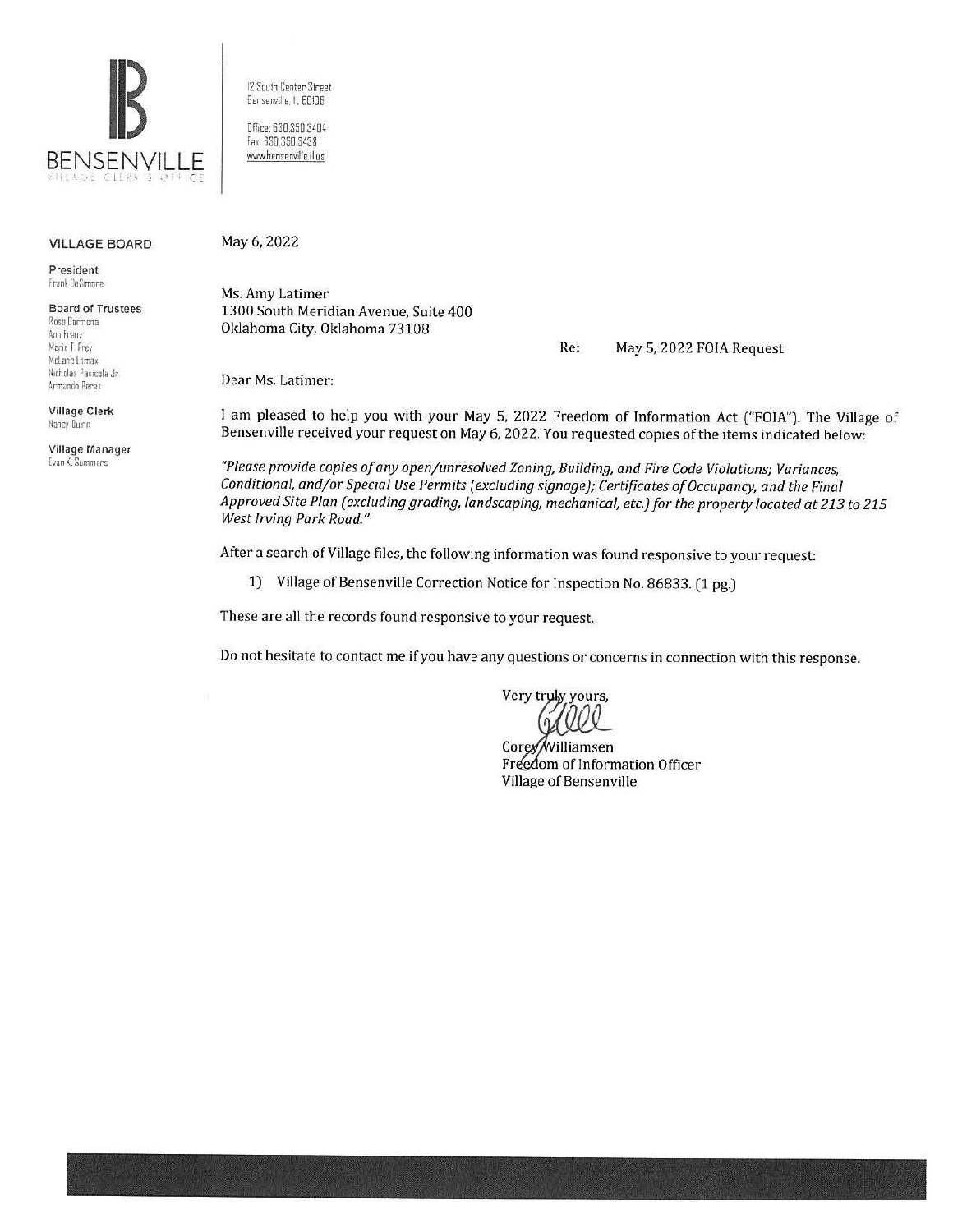# **IB VILLAGE OF BENSENVILLE**<br> **FREEDOM OF INFORMATION ACT** BENSENVILLE **REQUEST FORM**

*Freedom of Information Officer Village of Bensenville 12 S. Center Street* 

Bensenville, IL 60106

**TO:** *COREY WILLIAMSEN FROM:* Name Amy Latimer (Ref# 158541-1)

Address 1300 S Meridian Avenue, Suite 400 Oklahoma City, OK 73108 Phone **405-546-4357**  E-Mail Amy.Latimer@pzr.com

*TITLES OR DESCRIPTION OF RECORDS REQUESTED (Please Include Date of Birth and Case Number for Police Records):* 

Please provide copies of any open/unresolved Zoning, Building, and Fire Code Violations; Variances, Conditional, and/or Special Use Permits (excluding signage); Certificates of Occupancy, and the Final Approved Site Plan (excluding grading, landscaping, mechanical, etc.) for the property located at 213 to 215 West Irving Park Road; Parcels: 03-14-205-069 & 03-14-205-067. Please do not exceed \$25 in fees without prior approval. Thank you

THIS REQUEST IS FOR A COMMERCIAL PURPOSE (You must state whether your request is for a *commercial purpose*. A request is for a "commercial purpose" if all or any part of the information will be used in any form for sale, resale, or solicitation or advertisement for sales or services. Failure to disclose whether a request is for a commercial purpose is a prosecutable violation of FOIA.)

Would like your request delivered via:  $\mathbf{V}$  E-Mail U.S. Mail Pick-Up<sup>\*</sup> *\*Pick-Up is available by appointment at Village Hall Monday thru Friday; between 8:00 a.m.* - *5:00 p.m.* 

l understand that any payment need be received before any documents are copied and/or mailed.

5/5/20222

Date Signature Amy Latimer

All FOIA responses are posted on the Village's website. Name and address of the requestor will be made public.

The first fifty (50) pages of the request are free. The fee charge is fifteen ( 15) cents afier the first fifty (50) pages.

Unless otherwise notified, your request for public records will be compiled within five (5) working days.

Unless otherwise notified, any request for commercial purposes will be compiled within twenty-one (21) days working days.

### $-COREY$  WILLIAMSEN, FREEDOM OF INFORMATION OFFICER

Telephone: (630) 350-3404 Facsimile: (630) 350-3438 E-mail Address: F01Arequest@bensenville.il.us

**\*\*\*For Freedom of Information Officer Use Only\*\*\*** 

 $5/6/22$ Date Request

Received

Date Response

Due

Date Extended Response Due

 $\frac{5}{2}$ ,  $\frac{2}{2}$ ,  $\frac{4}{6}$  -<br>Date Extended Total Charges

 $5/6/22$ 

Date Documents Copied or Inspected

Received by Employee: